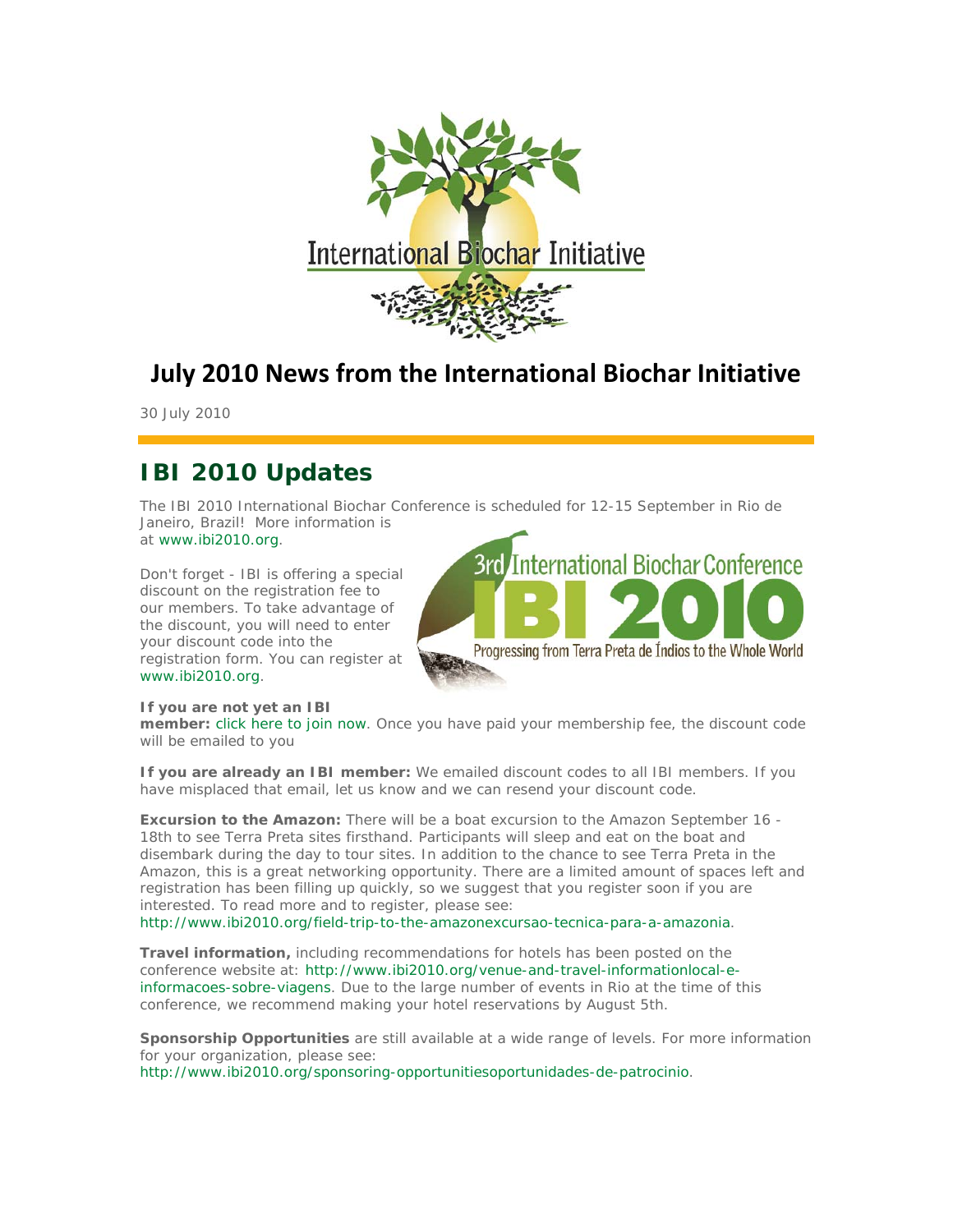*Final Agenda coming soon:* The organizing committee is finalizing the agenda and speakers for IBI 2010, and will post the agenda soon. For those making travel arrangements, the conference will start Sunday the 12th with an evening reception and will go through 2 pm Wednesday September 15th.

## **Biochar Symposium in Hangzhou, China Announced**

Zhejiang University in collaboration with colleagues in China and elsewhere is hosting an International Symposium on Environmental Behavior and Effects of Biomass-derived Charcoal in Hangzhou, China October 9-11, 2010.

The main objective of this symposium is to provide a platform for international experts and academics in the area to exchange ideas, to discuss scientific subjects from the viewpoint of environmental science, geochemistry, biology, soil science and policy, to promote further worldwide research and collaborations in biochar, and to develop carbonization technology for biochar production in a sustainable manner.

For more information on the symposium, and to register, please visit the event website at: http://www.iest.zju.edu.cn/biochar2010

## **US House and Senate Staff Briefed on Biochar for Carbon Sequestration**

Cornell University hosted Capitol Hill briefings on July 13, 2010 for staff of the US House of Representatives and the US Senate. The briefings covered Carbon Sequestration Practices comparing the relative attributes and benefits of biochar to geologic carbon sequestration. Dr. Johannes Lehmann, Cornell University Associate Professor and IBI Board Chairman, discussed biochar's role and potential as a climate change mitigation strategy and a soil enhancer. The briefings were well attended and well-received, and generated excellent questions and discussions. The House briefing, held in the Science Committee room, drew more than 100 participants from on and off Capitol Hill. The Senate briefing was held in the new Capitol Visitors Center, and attracted over 25 participants.

For more information on the event, please see: http://www.biochar-international.org/press#july\_13.

## **Project profile: Biochar Engineering Corporation**

Jim Fournier is among a handful of pioneers who have been working on biochar since before the word "biochar" existed. He helped convene the first US meeting on agricultural charcoal at the University of Georgia in June 2004, cofounded Eprida in 2005, and was present at the birth of the IBI in July 2006. Later that year, he founded Biomass Energy & Carbon with one of the preeminent experts in the world on biomass gasification and pyrolysis, Tom Reed. In April 2009, BEC restructured as Biochar Engineering Corp to focus exclusively on biochar production equipment. BEC's facility is located in

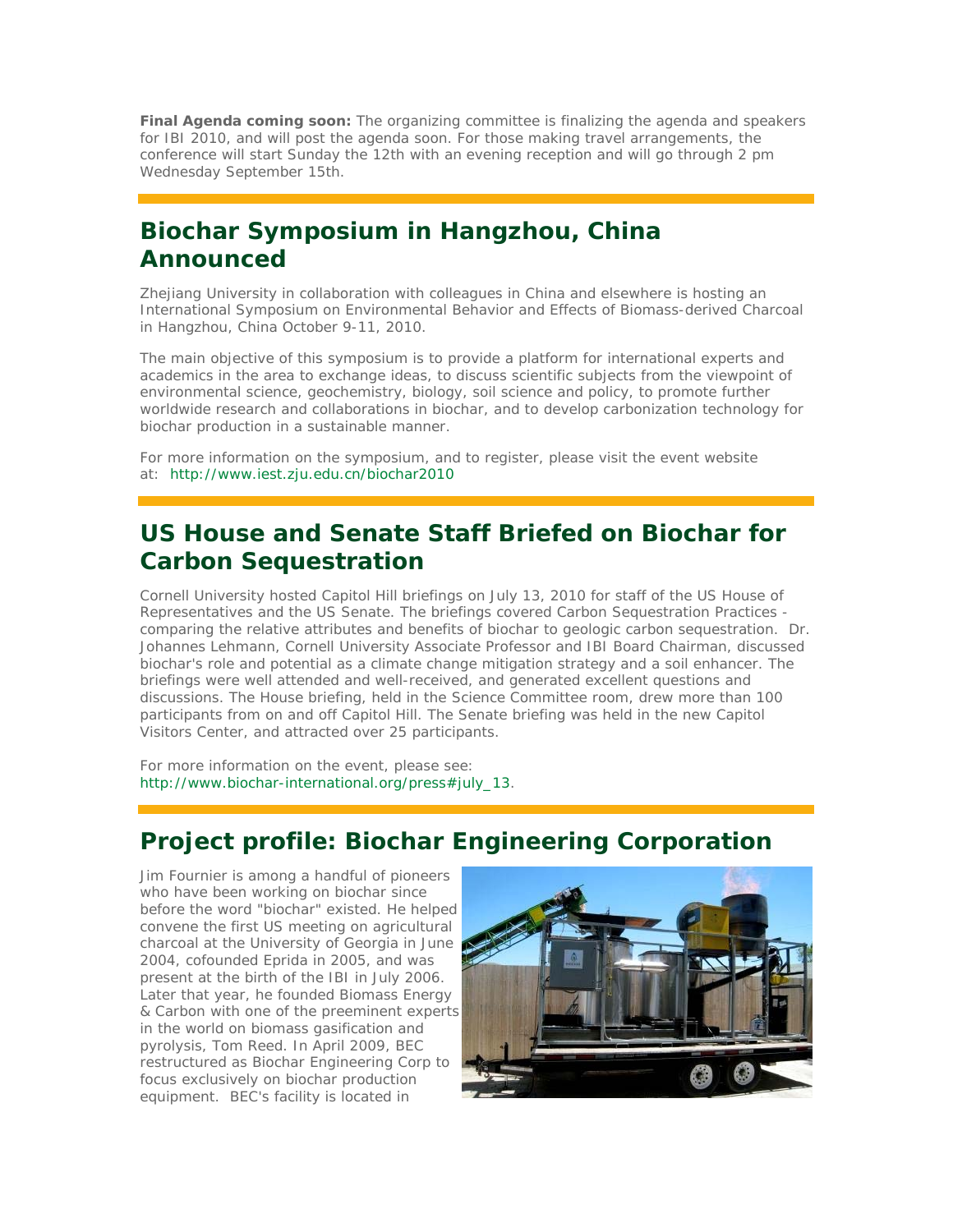Golden, Colorado, United States.

BEC's core mission is to accelerate the creation of the biochar industry. Fournier believes that it will take several years of field-scale agricultural trials before the biochar market will really take off and reach its full potential of gigaton-scale carbon sequestration. BEC focuses on the development of smaller scale modular units, which can be deployed now and will continue to offer environmental and social benefits in the long run.

For the remainder of this story, please see: http://www.biochar-international.org/BEC.

*Photo: The U3 unit running, courtesy of BEC*

## **Biochar for Environmental Management now free to read online for IBI members**

The premiere biochar textbook, Biochar for Environmental Management: Science and Technology, edited by Johannes Lehmann and Stephen Joseph (2009), has just been made available online at no cost to IBI members thanks to Earthscan Publishers. If you are a member and do not have a link to read the book, please email Thayer Tomlinson at info@biochar-international.org.

If you are not a member, you can join IBI here.

### **Presentations from the June 2010 USBI Conference Available Online**

Biochar 2010, the U.S. Biochar Initiative Conference, was held June 27 - 30th 2010 in Ames Iowa and was a great success. We congratulate USBI and the host organization, the Bioeconomy Institute of Iowa State University. The three full conference days were filled with excellent presentations, displays, outdoor demonstrations, and a trip to the BioCentury Research farm to see biochar test plots along with production units. The conference organizers have posted all available presentations to the conference web site. To access the presentations, go

to: http://www.biorenew.iastate.edu/events/bioch ar2010/conference-agenda/agenda-overview.html, and click on the title of the session you want.



*Photo: Biochar field trial at ISU shows a dramatic difference between corn grown on extremely poor soil with biochar (on the left) and the same soil amended with biochar (on the right); courtesy of Albert Bates.*

### **Gates Foundation Holds Biochar Meeting**

The Bill and Melinda Gates Foundation held a Biochar Convening meeting on July 1 in Seattle attended by experts in the science, policy, development and commercialization of biochar. With an explosion of new research results on biochar over the past couple of years, the Gates Foundation was scoping the potential for biochar systems to increase farmer productivity in Africa and South Asia. The foundation's focus in these areas is on increasing farm household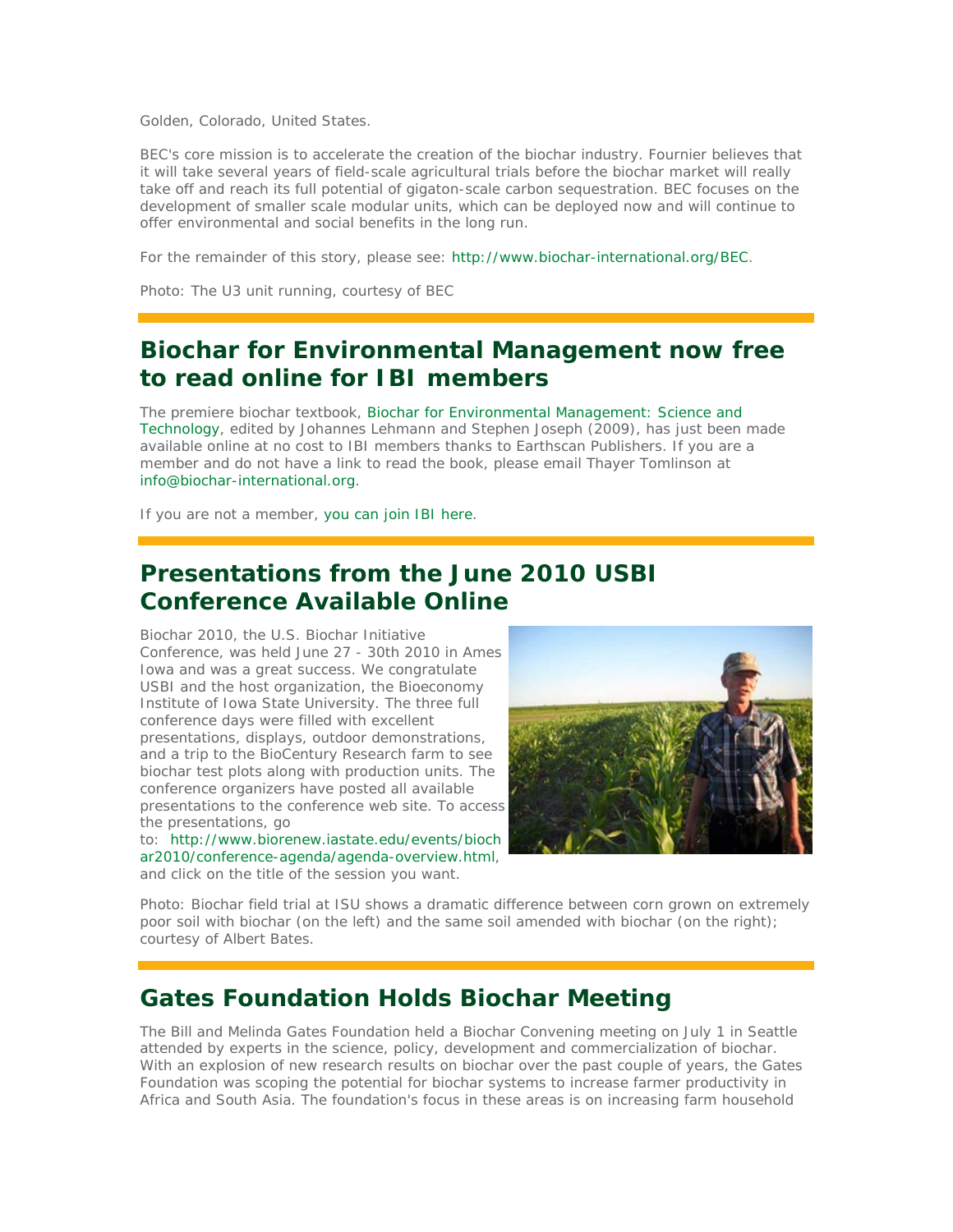incomes, reducing the number of underweight children, and improving the quality of diets.

IBI board president Johannes Lehmann gave an overview of biochar properties and behavior, followed by an overview of biochar field application research by Lukas Van Zwieten of the New South Wales Department of Primary Industries and Energy. IBI's Stephen Joseph talked about biochar production technology and Saran Sohi of the UK Biochar Research Centre spoke about integrated biochar systems. Frank Verheijen of the European Commission on Joint Research facilitated a summary discussion where participants sorted the biochar implementation issues into categories of technical, application, and commercialization issues. Representatives from AnthroTerra, WorldStove, Pronatura, Forest Trends and Care International spoke about commercialization and development opportunities, while IBI's Debbie Reed along with representatives from UNCCD and the World Bank spoke about policy options.

The meeting was a valuable opportunity for biochar researchers and development agents from around the world to come together and discuss biochar research needs and identify risks and opportunities for certain geographic regions.

### **Increase Your Voice at IBI**

The IBI website is a comprehensive information platform for the biochar community. Your IBI communications team is busy every day adding new announcements, reports, news items and bibliographic materials. However, to keep abreast of everything that is happening in a global and growing community, we must rely on you, the members of the biochar network, to keep us informed about events, developments, and news. In turn, we will pass those on the broader community. Here are some ways for you to be involved:

**Biochar companies**: send us your press releases to post on our daily news feed and monthly news roundup. Become an IBI member and enter information about your company in the publicly-searchable IBI Member Directory. If your company sells biochar, you can indicate that in the directory so that buyers may find you.

**Biochar researchers**: send us your announcements of grants and research opportunities, as well as published reports and new citations. IBI will publish your meeting and calendar items if you submit them.

We would also like to hear about projects outside of academia and the commerce. Those working on developing country projects should send IBI links to published reports and other news. Others working at the grassroots level in schools and community gardens are welcome to send reports and announcements. You may want to join or form a biochar regional group for mutual support. IBI provides a web page for each regional group in our network.

IBI is especially interested in receiving news and announcements from non-English-speaking countries as these are harder for us to find on our own through Internet searches.

Finally, to all our members and supporters - THANK YOU for contributing and helping to make the IBI website a valuable information portal for with the large and growing international biochar community!

#### **Biochar Briefs - News Roundup for July 2010**

A number of new biochar studies, ventures and awards were announced in July, including the following:

*The UK Biochar Research Center (UKBRC)* has released a report titled: "An Assessment of the Benefits and Issues Associated with the Application of Biochar to Soil." The report was prepared for the UK Department for Environment, Food and Rural Affairs, and the Department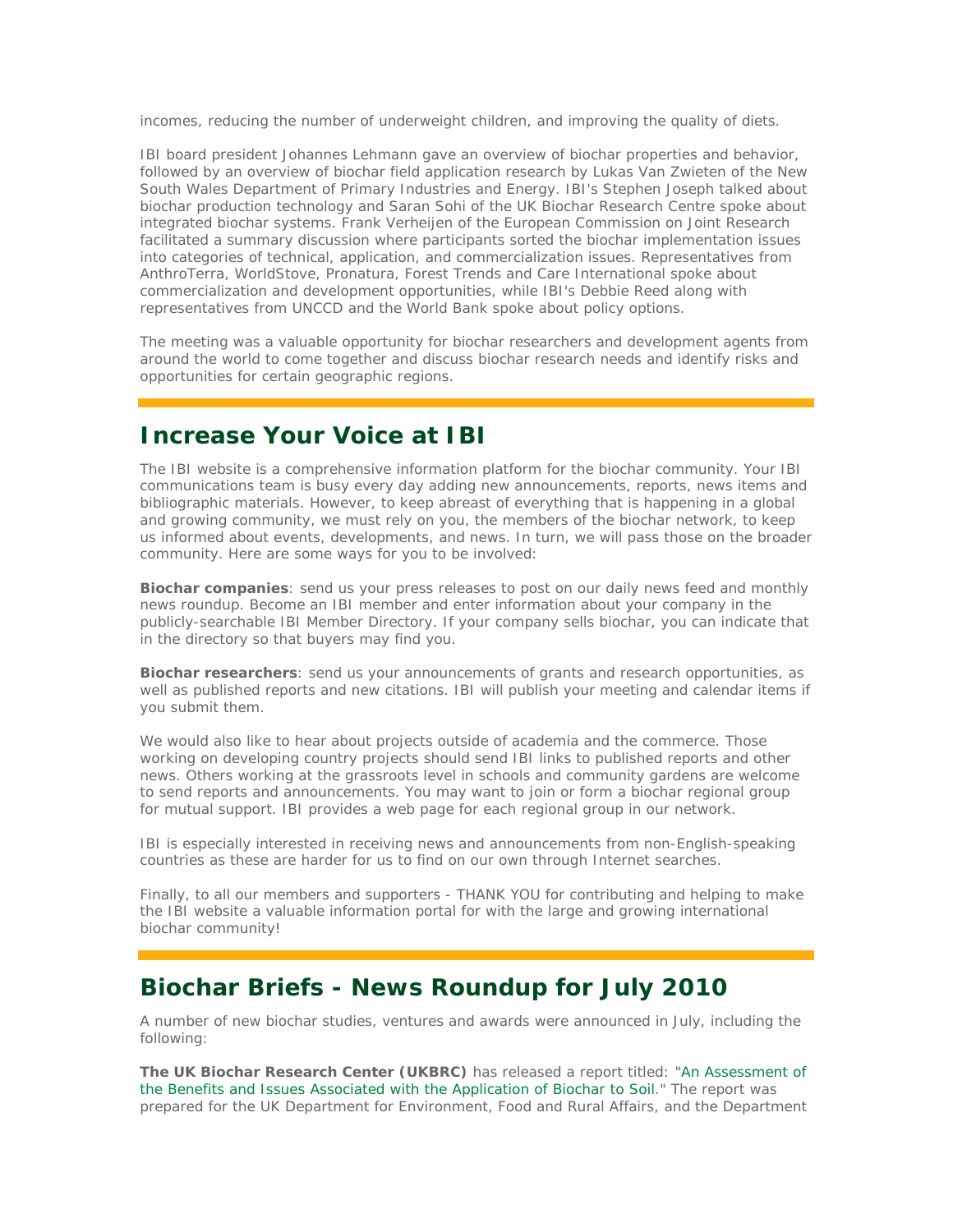of Energy and Climate Change

*The Climate Action Reserve* (a national offsets program working to ensure integrity, transparency and financial value in the US carbon market) has published an issues paper on biochar titled "Soil Carbon Sequestration of Biochar." The paper was prepared by Terra Global Capital, LLC to examine issues around biochar as a Future Protocol Development Project Type for the Climate Action Reserve and the California Climate Action Registry.

*The US Biochar Initiative* has published its "US Focused Biochar Report - Assessment of Biochar's Benefits for the United States of America." The report was released at the recent US Biochar Conference in Ames, Iowa, where it was discussed in a special seminar event.

*"Building the Biocarbon Economy: How the Northwest Can Lead,"* is a new briefing series from the Seattle, Washington group, Climate Solutions. The report details how forests, farms, cities and businesses can mobilize biological carbon resources to stabilize the climate and includes several sections on the role of biochar.

*The Mineral County Challenge in Mineral County, Montana (US)* **has announced eight** economic development projects, including a pilot project by Tricon Timber Company to turn lumber mill waste into bio-oil and biochar. Since the Frenchtown Smurfit-Stone mill closed, Tricon has nowhere to take its residual material. Tricon is currently shipping it out of the region and the company is considering burning the waste in old-fashioned tipi burners just to get rid of it. A grant will help the company evaluate how well different pyrolysis technologies work with western Montana fuels.

**The US EPA Small Business Innovation Research (SBIR) program** has granted Phase II funds of \$345,000 to Down to Earth Energy of Monroe, Georgia, for a bioenergy project that includes biochar. The funds will be used to scale up and commercialize reusable and recoverable solid, porous acid and base catalysts for biodiesel production using biochar generated from agricultural and forestry residues.

Jackson County in Oregon is supporting biochar projects using wood waste. The government of Jackson County is setting up a business accelerator program to brand the county as "Sustainable Valley," and nurture family-wage jobs in Southern Oregon. The county is halfway to its initial fundraising goal of \$180,000 to get the program off the ground. County officials say that the effort will support local biomass companies including a biochar company called Biochar Global Solutions.

### **Regional Biochar Group Updates**

To read more on regional and national biochar groups, please see IBI's website at: www.biochar-international.org/network/communities. This month includes a new group in Quebec, Canada, as well as updates from the South East Asia Biochar Interest Group, the Mongolian Biochar Initiative, and SeaChar (Seattle, United States).

#### **Biochar Quebec**

Biochar Quebec is a non-profit organization currently in development, which serves as the focal point for the promotion of biochar in Quebec as a strategic vector for sustainable development. Biochar Quebec brings together researchers, entrepreneurs, scientists, students and concerned citizens alike.

Biochar Quebec's mission is to promote the production and use of biochar as a strategic vehicle for sustainable development, to reduce pollutant runoff of fertilizers and pesticides into nearby waters, fight climate change and increase food security by improving soil quality, and this, through the promotion of research and development, production and marketing of biochar.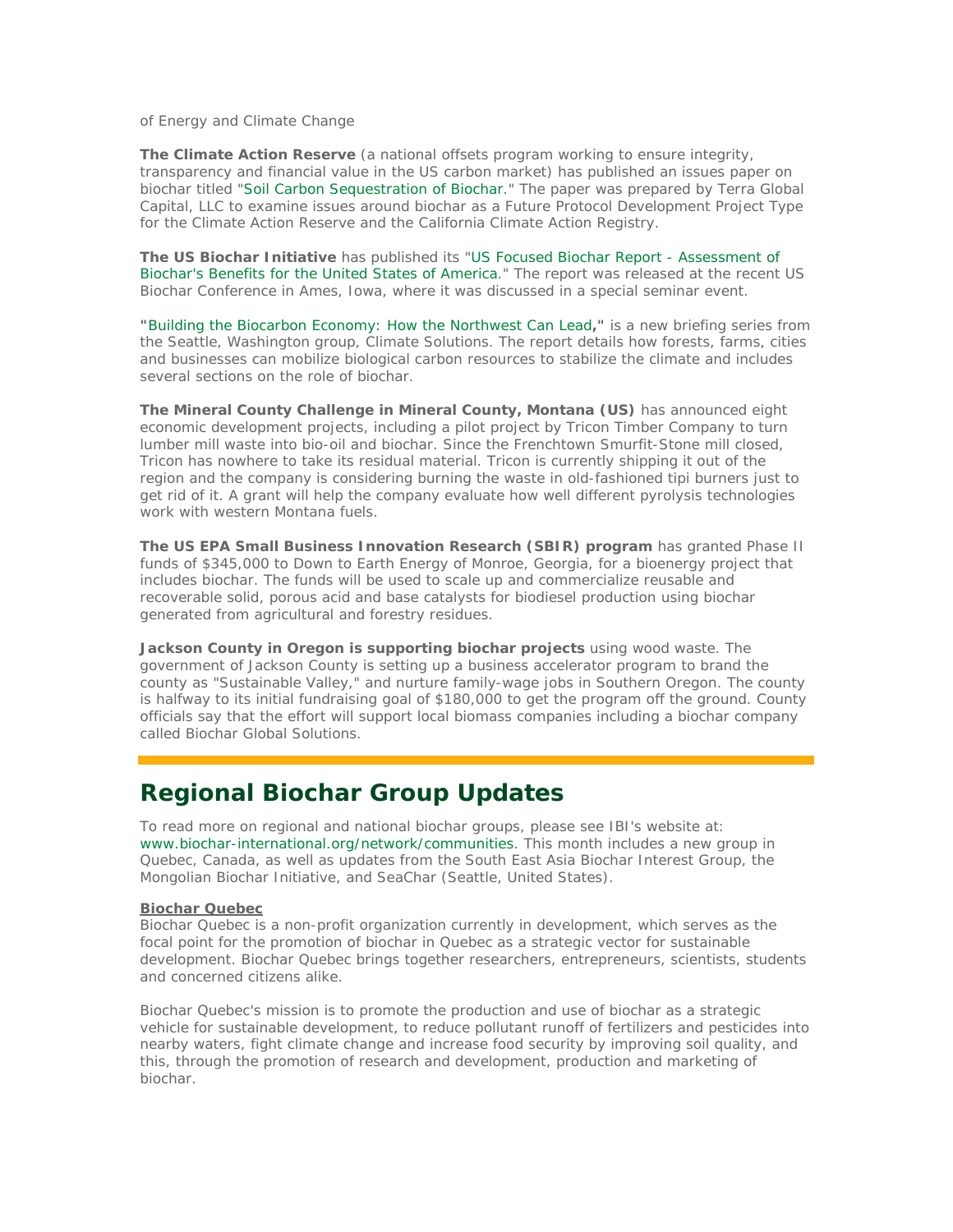Biochar Quebec is hosting a conference and field visit plus demo day on Thursday Sept. 2. Several speakers will discuss field trials underway in Quebec, and talk about other aspects of biochar that are relevant to its use in agriculture. We will also visit several biochar experiments run by BlueLeaf inc., and demonstrate some biochar making equipment. For more information please contact Julie Major at juliemajor@gmail.com.

For more information on this new initiative, please see: http://www.biochar-international.org/groups/quebec.

#### **South East Asia Biochar Interest Group**

Assessing Opportunities for Biochar in Yunnan, China and the Greater Mekong Sub-region - Study Update and request for Project Proposals.

Biochar Systems Ltd (BSL) and SaafConsult have commenced a biochar related study for FAO-RAP in the Greater Mekong Sub-Region (GMS) under the GMS Economic Cooperation Program. The objective of this study is to examine opportunities to use biochar for the benefit of rural communities with a focus on Yunnan Province, China. Yunnan is one of two southern China provinces in the GSM. A Yunnan based study participant organization is currently being finalized.

Planned outputs from the study include a report, project proposals and a GSM workshop. The study group is seeking biochar community support related to the preparation of proposals for follow-up projects that will be presented as part of the study. We are hoping to collaborate with the biochar community on preparing Project Proposals that will be submitted as part of the study.

For more information on the group and submitting a proposal, please see: http://www.biochar-international.org/regionalgroups/southeastasia.

#### **Mongolian Biochar Initiative (MoBI)**

For those interested in low tech biochar production, pictures and text for making a simple UBI Hollow Core Fired (HCF) Biochar Oven have been posted on http://www.biocharinternational.org/regional/mongolia. This document has simple step by step instructions as well as photos. The HCF oven is a simple, low tech pyrolysis apparatus dedicated primarily to the production of biochar, usually with a feedstock capacity of 50 - 5,000 liters. The focus on ovens is primarily because they are more efficient and environmentally friendly than adaptations of more traditional methods of low tech charcoal production.

#### **Seattle Biochar Working Group (SeaChar)**

#### **(United States)**

SeaChar has some test plots underway in poor soils to study the difference between biochar-amended soils and non-amended soils. Recently, the group worked on the plots with help from Creatives4Community (www.creatives4community.org), along with approx. 20 of their middle and high school student interns. Also helping out were members of Seattle's Service Board program www.theserviceboard.org.

"Although it is to soon for us to be drawing conclusions about how the biochar and compost amendments are effecting this very poor soil's productivity, clear



differences in how amended and non-amended treatment blocks are visible. The unamended plots are far behind those with added carbon." For more information on SeaChar, please see: http://www.biochar-international.org/regional/seattle.

*Photo courtesy of Art Donnelly*